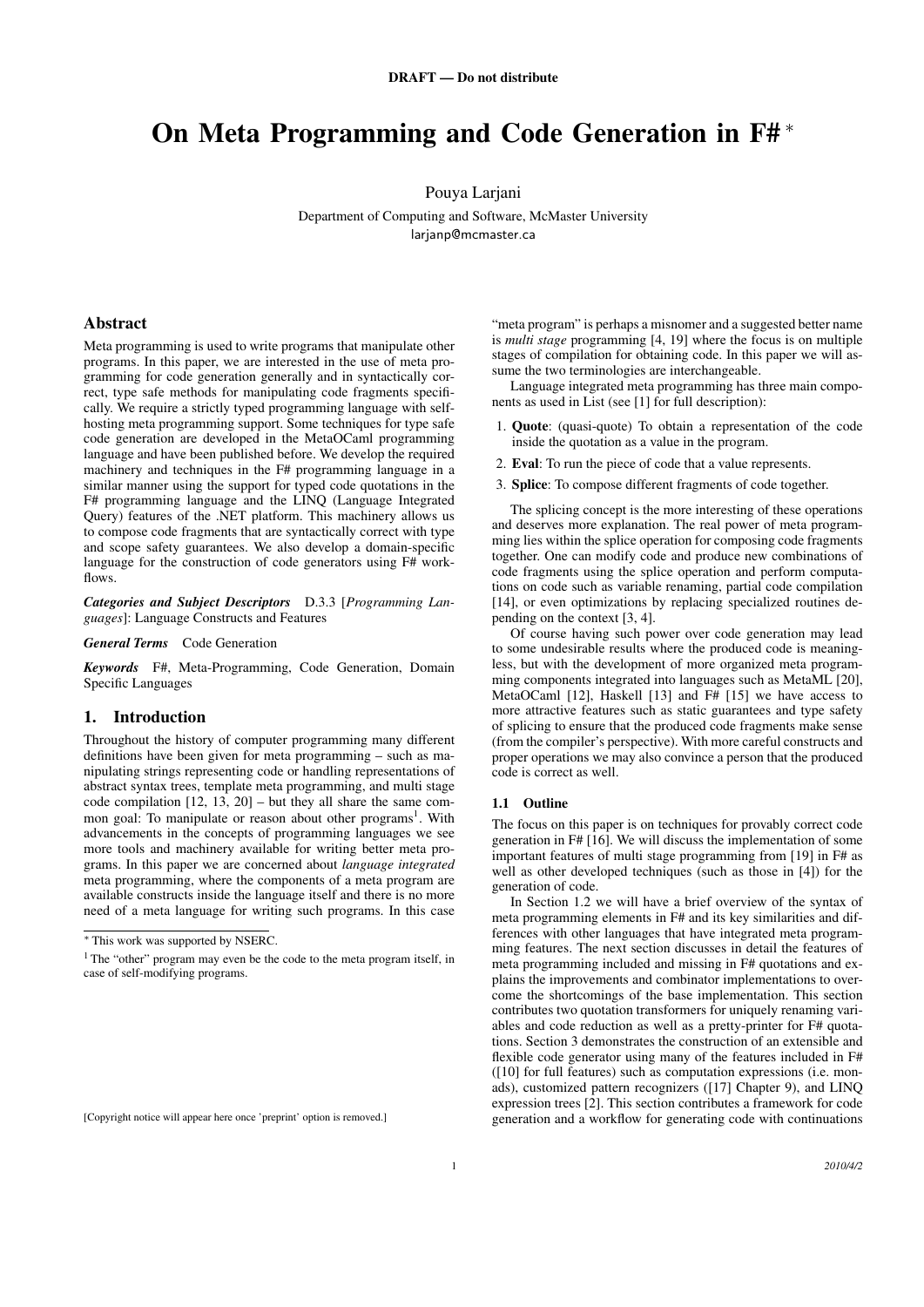as well as a useful example of how we can benefit from the additional functionality. Section 4 contains the major contributions of multi stage programming to code efficiency and the future work that can be done to further improve the functionality.

#### 1.2 Meta Programming Elements in F#

Don Syme introduced the meta programming components of F# programming language and its uses in generation of dynamic queries and data parallel programs in his paper "Leveraging .NET Meta-programming Components from F#" [15]. This paper will build on the concepts introduced by Syme. The basic syntax of F# is very similar to other languages in the ML family and we will assume the reader has some familiarity with it. For a more detailed view of F# language please refer to [16]. The main point of comparison for meta programming in this paper will be MetaOCaml, see [6] for comparison with other meta programming languages such as Template Haskell and C++.

A typed code quotation in F# is constructed by surrounding a syntactically valid and type correct code fragment in <0 and 0> symbols (similar to the .< ... > . construction in MetaOCaml). F# quotations have have the syntax and grammar rules of F# language (see [10]); additionally, they are augmented with typing information of the quoted code and therefore valid compositions of code quotations are guaranteed to be type-correct [15]. In that respect, F# quotes are similar to MetaML [20] and MetaOCaml [12] — but unlike Lisp quotations which are untyped and are simply lifted data lists without requiring them to be executable<sup>2</sup>. The quotes are of type Expr<'a> (alternatively denoted by 'a Expr which is more familiar for OCaml readers) where 'a is the type of the inner expression.

The splice syntax in F# is done through the % operator inside of a quotation similar to . in MetaOCaml. The "holes" in a quotation are typed, and the code that is being spliced at a location must match that type. This ensures that the generated quotation after splicing is still well typed as well as syntactically valid. For example, the function

> let Seq a  $b = \langle 0 \text{ begin } \%a; \text{ %}b \text{ end } 0 \rangle$ ;; val Seq : Expr<unit> -> Expr<'a> -> Expr<'a>

is s sequencing operator and produces code that sequences two other code fragments after each other. Notice the first code fragment must have type unit due to the semantics of ; and the final type of the sequence expression is the type of the second code fragment.

Unlike the splicing in MetaOCaml, the splice operation in F# does not avoid variable capture and no variable renaming is performed during splicing. This can lead to unsafe code generation when multiple code combinators use the same variable name in their generated code, or even the case of applying the same code combinator multiple times. In the following sections we will develop the quotation transformers that perform renaming of variables to create unique names during splicing and solve the variable capture problem.

There is no immediate equivalent of the "run" operator (such as .! in MetaOCaml) in F#. We can execute a quotation using the LINQ expression compiler by calling the Expr<'a>.Eval() method. Unlike the quotation evaluation of MetaOCaml which is a pure compile-time operation, F# quotations can be compiled and run on demand at any stage. This allows for greater flexibility and partial evaluation during run-time. Section 2.4 discusses how we can use the LINQ compiler to our advantage in multi stage code generation.

F# quotations are algebraic data types defined as an expression tree augmented with attributes and typing information. This is quite similar to the definition of quotations in Template Haskell and can be explicitly created using generator functions and analyzed using pattern matching — unlike MetaOCaml's approach of representing code quotations [20].

The internal tree representation of a quote in F# is defined through the algebraic type:

| $type Tree =$ |  |  |                                                                          |  |                                       |  |  |  |
|---------------|--|--|--------------------------------------------------------------------------|--|---------------------------------------|--|--|--|
|               |  |  |                                                                          |  |                                       |  |  |  |
|               |  |  |                                                                          |  |                                       |  |  |  |
|               |  |  |                                                                          |  |                                       |  |  |  |
|               |  |  |                                                                          |  |                                       |  |  |  |
|               |  |  | VarTerm of Var<br>  LambdaTerm of Var * Expr<br>  HoleTerm of Type * int |  | CombTerm of ExprConstInfo * Expr list |  |  |  |

The type Var is defined as the name of a variable (as a string) bundled with the type of the variable and ExprConstInfo type carries various information about different expressions. While the Expr type utilizes the Tree type internally, this structure is not exposed to the users of the Expr type outside of the module and instead F# uses quotation generator methods and active pattern recognizers [18] to safely compose or decompose quotations.

Since the internal representation of an expression tree is lowlevel (almost similar to Lisp's method of using s-expressions to represent a quote [1]), it is possible for users to generate an expression tree which does not represent any valid code. As we will see in the next section one of the main requirements of generating correct code is for the quotation syntax to be grammatically correct — which could easily be violated if the code generators have access to the internal expression tree.

To satisfy this requirement, the Expr type only allows construction of expressions through a series of specialized construction methods that only produce proper<sup>3</sup> expression trees. For example, the method:

#### Expr.Sequential : Expr \* Expr -> Expr

produces proper expressions representing a sequential operator similar to the example above.

The Quotations.Patterns module defines a collection of active pattern recognizers for deconstruction of the Expr data type. These pattern recognizers allow high-level pattern matching using the proper expression format over the internal tree representation of the quotation. The name of the generator method for each high-level quotation construct is often the same as the name of the pattern recognizer for it, and we will be using both of them throughout this paper. The type and definition of a method (such as Sequential method above) differs according to the context of its appearance whether it is a constructor or a deconstructor (pattern match). For more information refer to [15] for expression types and [18] for active pattern recognizers.

These quotation constructor methods and pattern recognizers in the F# library provide us a rich environment for generating and analyzing syntactically correct code quotations.

# 2. Features of Multi-Stage Programming

A multi stage program (meta program) has many advantages to the direct implementation of the same program such as having the flexibility of choosing from different specializations of a routine depending on the current task at hand and without using abstraction layers. Another advantage of multi stage programs is the ability to partially compile code during the different stages of compilation and/or execution according to the currently available data

 $2$  F# has untyped code quotation with <@@ and @@> style of quoting, but they do not have the same semantics as Lisp quotes.

<sup>3</sup> Improper expressions are trees that conform to the Tree data structure, but do not denote any valid syntax.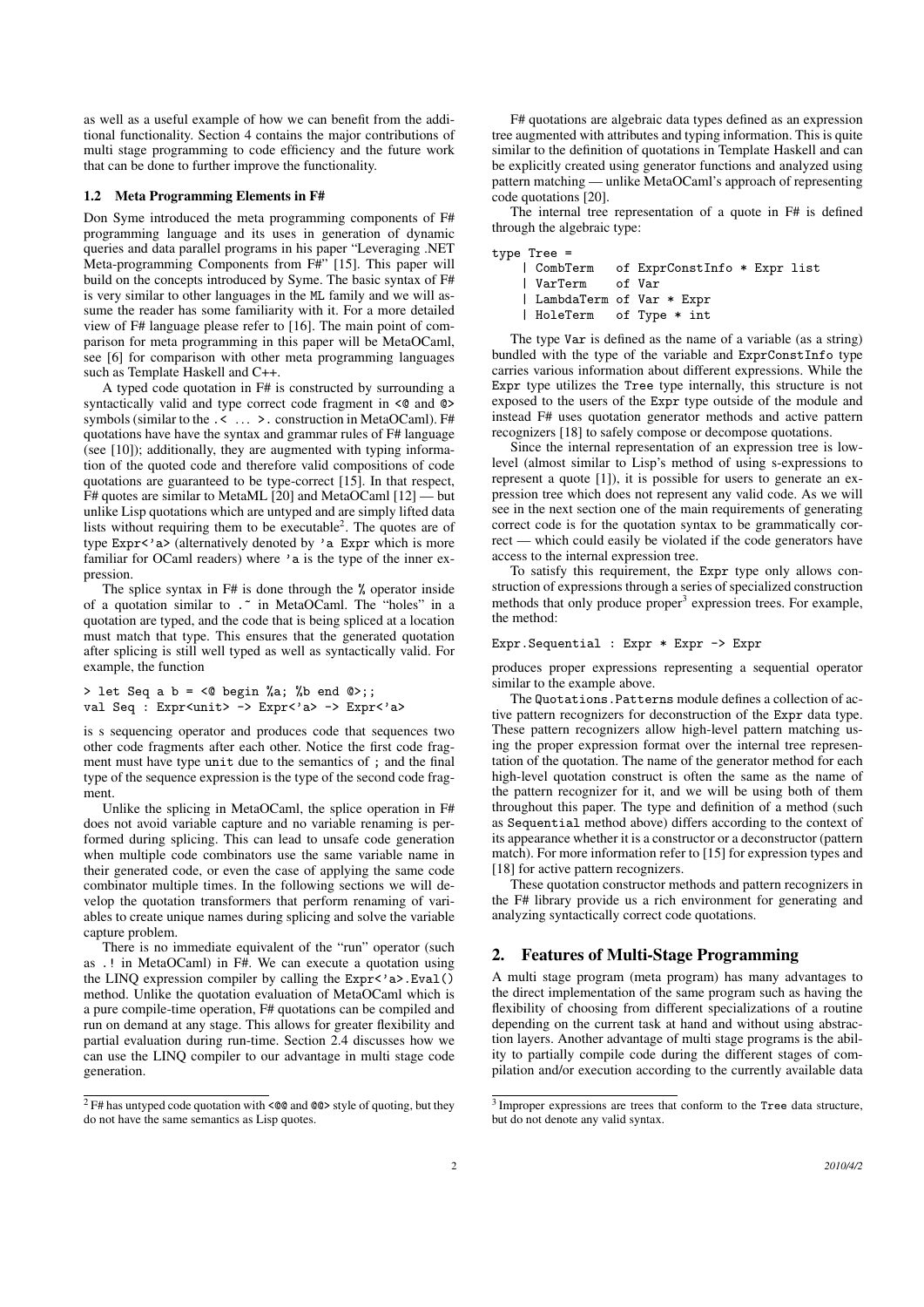[4]. While being advantageous in many respects, multi stage programs also have the caveat of being more complex to program and have the possibility of composing wrong code mixtures from correct smaller code fragments, as in Section 2.1 for example. In this section we discuss how we can take better advantage of the available features and how to simplify the code generation process while avoiding the mistakes that produce incorrect code.

In general, we can break down the requirements of correct code generation into following steps:

- 1. Syntax correctness: Every code quotation must conform to the syntax rules of the language and be guaranteed to parse correctly.
- 2. Type correctness: Code quotations must confer to the language's typing rules and be guaranteed to compile correctly.
- 3. Scoping correctness: Variables do not escape their scopes at run time and do not cause any naming clashes in the code.
- 4. Semantic correctness of combinations: Each code combinator has a guarantee (formally as a proof or informally as documentation) to perform the correct action and generate code quotation that conforms to these requirements.

We can gain concise and correct syntax by the fact that code quotations are parsed by the compiler in multiples stages and each quotations must adhere to the language syntax rules and parsed into an abstract syntax tree. The type correctness is also a builtin feature of languages with strongly typed quotations. The next 2 items are the main sources of discussion in the following sections.

## 2.1 Variable Captures and Renaming in Splicing

A variable capture occurs when name of a variable in scope is reused in a sub-expression for a different purpose. Such name clashes are common issues when using code combinators to construct meta programs and are not always avoidable by the programmer.

A common example for variable capture is when a code combinator is applied twice. Consider the following function:

let Fun (f: Expr<'a> -> Expr<'b>) : Expr<'a->'b> = let  $v = Var.Global("t", typeof < 'a>)$ Expr.Lambda(v, f (v  $|$ > Expr.Var  $|$ > Expr.Cast)) |> Expr.Cast

Which wraps a (code transformer) function inside a code quotation, i.e.

(Fun >> Eval)  $f = (Lift \gg f \gg Eval)$ 

This combinator introduces a new variable named t as argument of the lambda function. A nested application of this combinator now generates a naming clash<sup>4</sup>:

let add = Fun (fun  $x \rightarrow$ Fun (fun y -> <@ ( $\chi x$ ) + ( $\chi y$ ) @>)) val add :  $Expr<(int ->int ->int)$ <@ fun t -> fun t -> (t)+(t) @>

As we can see this is clearly not the intention of the program and the naming clash between the two calls to the combinator is semantically altering the generated code. Such issues always arise when the combinator is generating code that introduces a new variable without having sufficient information about the context of the external expressions and the currently used names — commonly used with *let* bindings and lambda abstractions as well as the imperative

*for* loops. Although in the sample combinator defined above the naming clash can be avoided with a minor adjustment, this issue is rectified when we further define more combinators causing possible naming clashes and introduce the continuation-passing style in Section 3 and we require a more robust and versatile solution.

MetaOCaml and MetaML automatically handle variable renaming when splicing code by creating unique names such that the name clashes and variable captures do not occur [19], but F# does not automatically rename variables and leaves it to the programmer to ensure uniqueness of variable names. Therefore we need to develop the machinery in code combinators to produce unique names when it is necessary.

The approach in this paper is to construct a function called MakeUnique that renames the variables (including function arguments, let bindings, and for loop counters) in an expression before splicing takes place. In the example above, making all variables unique would produce the code

fun t\_1 -> fun t\_2 ->  $(t_1)+(t_2)$ .

This function can be defined by structural recursion on the data type defining code expressions and a local dictionary of unique names<sup>5</sup>:

let unique:  $Var -> Var = ...$ // Ensures given variable is unique let subs: Var  $\rightarrow$  Var  $\rightarrow$  Expr  $\rightarrow$  Expr = ... // Applies a variable renaming to an expression

let MakeUnique = function

| Var $v \rightarrow \text{Expr.Var}$ (unique $v$ ) |                                 |  |
|---------------------------------------------------|---------------------------------|--|
| Lambda $(n, e)$ -> let $n'$ = unique n            |                                 |  |
|                                                   | Expr.Lambda $(n',$ subs n n' e) |  |
| Let $(n, v, e) \rightarrow$ let $n' =$ unique n   |                                 |  |
|                                                   | Expr.Let $(n', v, subs n n' e)$ |  |
| — I e -> e                                        |                                 |  |

Using the MakeUnique function in the code combinators solves the issue with variable captures. This is an essential factor in correctness of the generated code to obtain scoping safety in addition to the type safety and syntax correctness provided by meta programming features of F#. We can further on simplify the process of adjusting variable names by defining an expression transformer:

# let rec TraverseExpr  $f e = ...$

// Traverses the expression and maps the given function to each term

let Rename  $(x: Expr \langle 'a \rangle)$  : Expr $\langle 'a \rangle$  = TraverseExpr MakeUnique x |> Expr.Cast

which is called at every stage of code generation inside combinators for unique renaming of variables.

For efficiency purposes, the MakeUnique transformer contains a local dictionary of the uniquely generated variable names such that an expression is never renamed twice in the process of code generation.

# 2.2 Code Reduction at Compilation

Partial evaluation in one of the more attractive benefits of multi stage programming for code optimization. If at a certain stage of code generation all the data for evaluation of a sub-expression is readily available, the code generator can reduce the entire subexpression to the result of its evaluation (i.e. partially evaluate the program) to improve the post-compilation execution time at the cost of performing the evaluation at the current stage.

<sup>4</sup> Due to an unfortunate naming clash for the splicing operator, we put the splice within brackets (such as  $(\frac{9}{2}x)$ ) to avoid parsing the operation as the binary modulus operator which has precedence over splice.

 $5$ The full code for this paper can be accessed at

http://www.cas.mcmaster.ca/˜larjanp/fscodegen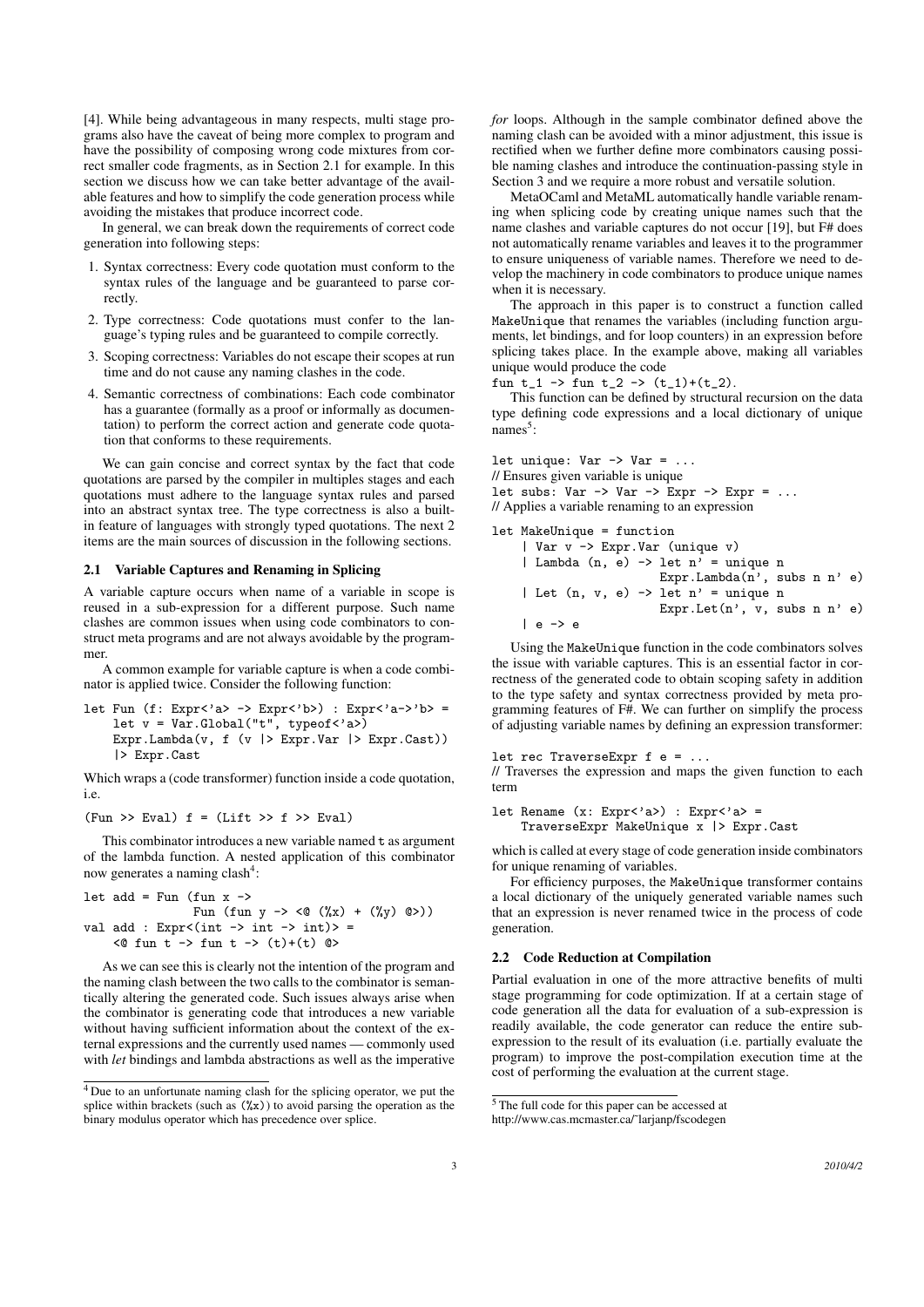The reduction can only occur during splicing of expressions. When a code combinator is generating a new code fragment by splicing other expressions it can evaluate the sub-expression fully if all the data is present prior to splice operation – for example reduce a function call which has all of its arguments evaluated to the result of the call. We will see in Section 3 how this operation can be improved further by flow of information in the code generation monad.

Another weakness of the splice operation in F# in comparison with MetaOCaml is exposed when attempting the code reductions as explained above. F# splice (%) operation does not automatically perform the desired reduction and needs the data to be prepared prior to splicing to apply the proper reduction. For example the *apply* operation for code is defined in MetaOCaml:

```
# let app f x = .< . "f . "x > .;;
val app : ('a, 'b -> 'c) code ->('a, 'b code) \rightarrow ('a, 'c) code# app .< fun x -> x + x >. .<1>.;;
 : ('a, int) code =.<((fun x_1 \rightarrow (x_1 + x_1)) 1)>.
```
but the same definition in F# does not produce equivalent code:

```
> let app f x = \langle 0 \rangle (x) \langle 0 \rangle (x) \langle 0 \rangle;
val app : Expr<('a -> 'b)> -> Expr<'a> -> Expr<'b>
> app <@ fun x -> x + x @> <@ 1 @>;;
val it : Expr<int> =
  \leq SpliceExpression (fun x -> x + x) 1 ©>
```
In the above example, the desired reduction did not take place during the code generation time and the computation is delayed to the runtime call to SpliceExpression function to perform the beta reduction — even if SpliceExpression is identity at run time, it should be performed during compilation time since all the information to reduce the expression is present at compilation. In fact, the current quotation evaluation using LINQ (Section 2.4) is not able to correctly execute this code and results in a run-time error for a first class usage of splicing. Until this issue is fixed in F#, we can use an alternative method of creating another quotation transformer which automatically translates SpliceExpression expressions into appropriate function applications which can be beta reduced at evaluation stage. Similar to the Rename transformer developed in Section 2.1 we may define a Reduce transformer for this purpose, but we can also take an alternative approach to avoiding this issue while applying the other transformations: Our goal is to construct the resultant expression such that the superfluous function application is removed — and meanwhile perform the variable renaming mentioned in previous section as well. Or solution is to prepare the representation of the code using proper code combinators instead of quasi quotations.

```
> let Apply (f: Expr<'a->'b>) (x: Expr<'a>)
       : Expr \langle 'b \rangle =Expr.Application(Rename f, Rename x)
       |> Expr.Cast;;
> Apply <@ fun x \to x + x \text{ } 0 <@ 1 @>;;
val it : Expr<int> = <@ (fun x_1 -> x_1+x_1) 1 @>
```
An explicit call to Expr.Application constructs the type of expression desired. We will use this style of code construction extensively in the following sections in replacement of the builtin splice operation.

The general code reduction expression transformer can be defined recursively similar to the Rename transformer. This function will search for an application of the SpliceExpression function and reduce that into an application call that can be beta reduced during compilation:

```
let MakeSplice = function
    | Application (Call(None, m, [Value(p,_)]), v)
        when (m.Name = "SpliceExpression") &&
              (p :? Expr) ->
        Expr.Application(p :?> Expr, v)
    | e - \rangle e
```

```
let Reduce (x: Expr \langle a \rangle) : Expr\langle a \rangle =
     TraverseExpr MakeSplice x |> Expr.Cast
```
This can further be improved by replacing the string comparison for method name with a proper comparison of MethodInfo objects.

## 2.3 Code Generation Combinators

The F# quotations provided us with required machinery to ensure the syntactic and type correctness of generated code fragments, and in the last few sections we have developed the required techniques for avoiding unwanted variable captures and allowing compile-time function applications. The next step is to provide appropriate code combinators as the basic building blocks of the code generator (as opposed to directly constructing quotations in the process) such that every combinator produces code from its arguments that adheres to the four requirements defined earlier.

In the discussion code provided in above, some type restrictions and casting is required to ensure the type correctness of the combinators. It is important to note that the base data type for representation of code and its generators (the type Expr above) are *untyped* code, and thus the combinators that will be using them directly need additional type constraints for the casting from untyped quotation Expr to typed quotation Expr<'a> to be valid.

The two most basic combinators are Lift and Eval, where the former lifts a value from its base type to quoted type (similar to quote) and the latter evaluates a quotation from its quoted type into the base type. Ideally, in an end-user application there should not be any quotations present and the only code constructions are through lifting basic values with Lift and combining them using other combinators, with a final evaluation from the code domain to the value domain using Eval. The evaluation operation will be discussed further in Section 2.4.

In order to achieve this goal, we will need an appropriate combinator equivalent to each of the language constructs, such as *let* statements (without variable naming clashes), function applications (as seen above), lambda abstraction with care for variable captures, sequencing of code fragments (; operation), control structure and program flow combinators (*if* statements, *for* and *while* loops, etc...), and some ease-of-use convenience combinators (i.e. lifted references or lists).

```
let Let n (a: Expr<'v> ) (f: Expr<'v> -> Expr<'e>)
    : Express' e > =let \bar{v} = Variable<'v> n
    Expr.Let(v, a, f (v |> Expr.Var |> Expr.Cast))
    |> Expr.Cast
let Sequence (a: Expr<'b>) (b: Expr<'a>)
    : Expr<'a> =
    Expr.Sequential(Rename a, Rename b) |> Expr.Cast
let While c b =
    let c', b' = Rename c, Rename b
```

```
\langle 0 \rangle while (\%c') do (\%b') done \circledcirc
```
We will be using these combinators extensively during code generation and provide monadic versions of each in Section 3.

...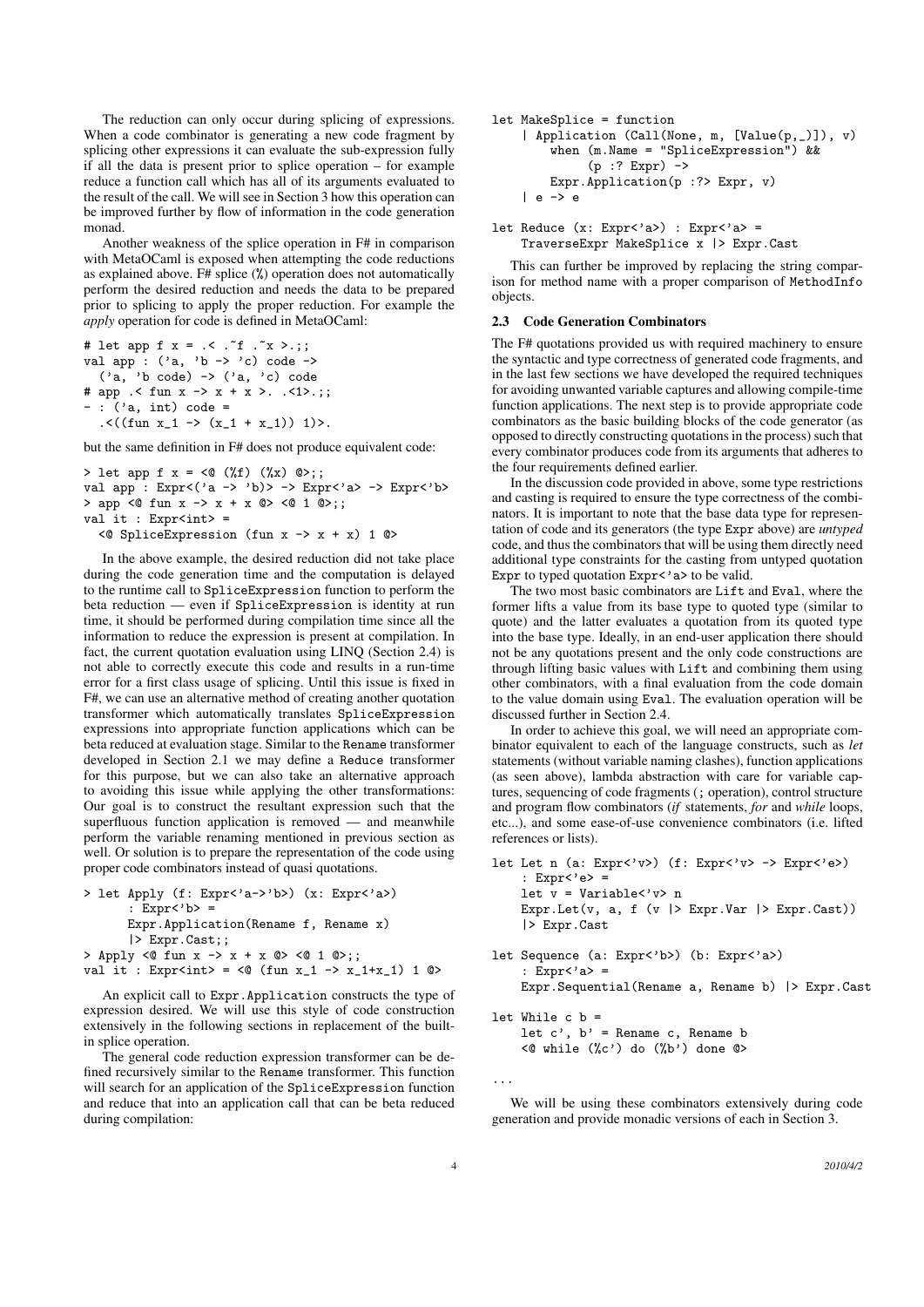#### 2.4 Printing, Compilation and Evaluation

Readers familiar with F# and its quotations system have noticed at this point that the quotation results of samples above do not resemble any of the output from the F# interactive environment. F# by default prints the algebraic data type representing the code fragment (as in the AST of the code) without any pretty-printing applied. To obtain results that are easy to read and resemble the syntax of F# more closely we need to develop our own quotation pretty-printer to attach to the interactive session. Note that this is purely a cosmetic enhancement during development and presentation, and the existence of this printer has no effect on the execution or the result of any code generator.

```
let rec PrintQuote = function
    | Var v -> v.Name
    | Value(a, _) -> a.ToString()
    | Lambda(v, e) -> "fun " + v.Name + " -> " +
                     PrintQuote e
    | Let(n, v, e) -> "let " + n.Name + " = " +
                      PrintQuote v + " in " +
                      PrintQuote e
    ...
```
The compilation and evaluation process for F# quotations differs greatly from the "run" method (.!) provided with MetaO-Caml. Evaluation of a quote in F# is done through external functions that produce and compile LINQ computation expressions [2] as opposed to a built-in run operation of MetaOCaml [19]. The Expr<'a>.Eval method is defined in the

Microsoft.FSharp.Linq.QuotationEvaluation [9] library and is executed at the end of each stage in computation and generation of code. Thus the combinator Eval is defined as:

let EvalLINQ (x: Expr<'a>) : 'a = x.Eval()

The LINQ dynamic compiler generates native and optimized code through the .NET JIT (Just-In-Time) compiler from the expressions trees produced from F# quotations [15]. The performance of this evaluation and benefits and drawbacks are discussed in Section 4.1.

## 3. Construction of a Code Generator

We have addressed the main topics and concerns with meta programming in F# to generate code. With the ability to generate code fragments that are syntactically valid and strongly typed with guarantees on syntax correctness, type correctness and variable scope correctness, we can now compose code fragments using our combinators to generate derivative programs. One of the benefits of substituting different specializations of sub-programs is to overcome the execution overhead caused by abstraction, but the main power of using code generators lies within the concept of compile time beta reduction for partial evaluation as demonstrated in [3] and [4] for generating specialized solvers for Gaussian Elimination.

Ideally, we would like to have a domain-specific language (DSL) that captures all the required code generation routines in a convenient environment for the developer. In most modern functional programming languages (Haskell, OCaml, and F# for instance) we can eliminate the need for an external DSL by using the special features in language such as development of custom operators for code combinators and special monads for composing code fragments. In [4], Carette and Kiselyov have used a syntactic extension to OCaml (pa monad [5]) to write monadic syntax similar to Haskell. In F# we can use the concept of a *workflow* to develop the required monads (For example, see [17] Chapter 9).

#### 3.1 Continuation-Passing Style

Before we explain the usage of workflows in the code generator, there is one more issue to address: How do we assign names or use code fragments that have not been generated yet? What happens when a combinator that's generating an inner portion of a routine requires the program to have extra parameters, or add definitions prior to execution of this code?

For example when generating a *let*-statement, we would like to have a combinator <@ let v = %value in %expr @>, but the expr generator must know what the variable bound to value is called before generating the code. Readers may have noticed at this point that the definition of the Let combinator in previous section required a function of type  $Expr \lt' v$  ->  $Expr \lt' e$  instead of the expression (where 'v is the type of the introduced variable) to perform the variable substitution in *expr* prior to using it in the generator. We would like to expand on this concept of passing required information to future generators automatically instead of asking for such substituting functions.

The solution proposed in [14] and [4] is to use a continuation function in our generators using continuation-passing style (CPS). In this case each combinator outputs a continuation that will generate the code when run, and accept other code generator continuations as code parameters. This method is used extensively in [4] to program code combinators and we will follow the same design for our combinators in F#. For full details on benefits and usage of CPS refer to [14].

Before we introduce the idea of workflows, we will first explore the continuation-passing monad as described above. The statecontinuation monad used in [4, 14] can simply be defined as the F# type:

type StateCPSMonad<'s, 'v, 'w> = 's -> ('s -> 'v -> 'w) -> 'w

Where  $\prime$  s is the state,  $\prime$  v is the value type, and  $\prime$  w is the type of the final answer. In the code generator the type of value and answer are in fact expressions over types 'v and 'w. We will not be using the monadic state in any of the combinators and examples in this paper and will only define them here to show the equivalent version of the monad defined in [4] in F#, but the type of the state that used in more advanced examples is a sequence of state variables with type 's. Thus, a better definition of the state-continuation monad used for code generation is:

```
type CodeGen\leq a, 'v, 'w> =
    StateCPSMonad<seq<'a>, Expr<'v>, Expr<'w>>
```
Followed by the two monadic operations of *return* and *bind*:

```
let ret: Expr < 'v > -> CodeGen < 's, 'v, 'w > -fun a \succeq k \rightarrow k \succeq alet bind: CodeGen<'s,'a,'w> ->
            (Expr<'a> -> CodeGen<'s,'b,'w>) ->
            CodeGen<'s,'b,'w> =
    fun m f s k \rightarrow m s (fun s' k' \rightarrow f k' s' k)
```
The result of a code generator is a continuation that can produce the code given the initial conditions — which are often the empty state and the *reset* continuation:

let Reset s  $k = k$ let Generate m = m [] Reset

This gives us a primitive notion of a code generator monad that the referenced texts have proposed. In order to use the added functionality correctly, we will need to define the monadic versions of the combinators from Section 2.3 first.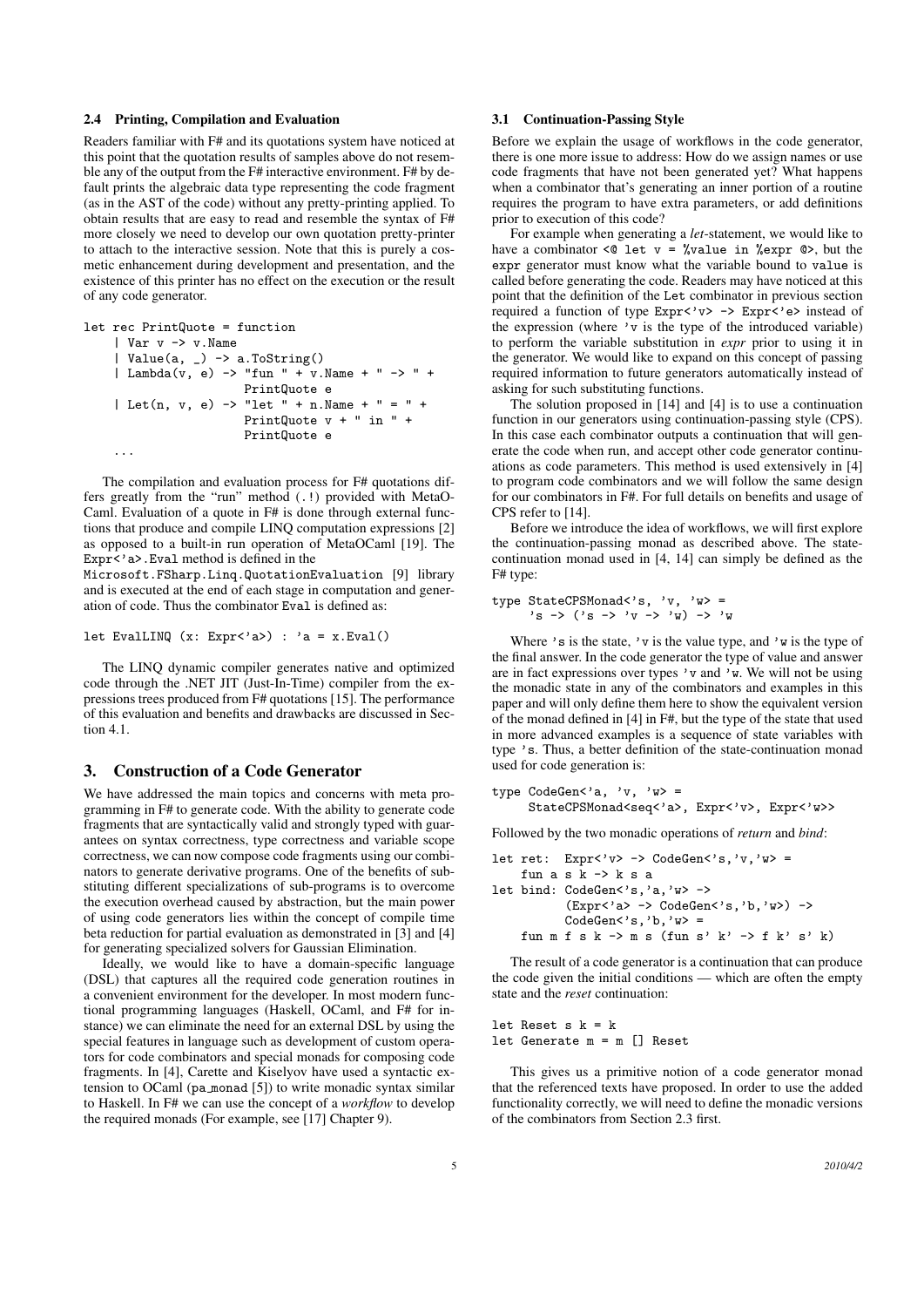#### 3.2 Monadic Code Combinators

Let-statements are one of the most important and problematic expressions in code generation. As shown in [14] the main question is when and where to introduce the variable bindings. They must maintain the dependency between the defined variables, but also need to be generated *before* the code fragment that utilizes them. This was the motivating move to use CPS notation so that code generators can see their continuations beforehand. Let statements may also cause variable capture and shadowing issues discussed in Section 2 that needs to be resolved when generating the final statement. Knowing the importance and issues associated with Let statements, it comes as no wonder that we would define them first.

Looking back at the definition of the Let combinator:

```
let Let name (a: Expr<'v>)
    (f: Expr<'v> -> Expr<'e>) : Expr<'e> =
    let v = UniqueVars.GetNew name typeof<'v>
    Expr.Let(v, a, f (v |> Expr.Var |> Expr.Cast))
    |> Expr.Cast
let LetM name a = fun s k \rightarrow Let name a (k s)
```
We now realize why the combinator required a function to generate the body of the statement, as it can be lifted easily into the monadic version LetM (of type string  $\rightarrow$  Expr<'a> -> CodeGen<'s,'a,'w>).

We can demonstrate this new code generator with a simple example using explicit calls to ret and bind

```
> Generate <|
    bind (LetM "x" <@4 @>) (fun a ->
    bind (LetM "x" <@ 7  @) (fun b ->
    ret (Apply (Apply <@ (+) @> a) b)));;
val it : \text{Expr}\text{-}\text{int} =
  <@ let x_1 = 4 in let x_2 = 7 in (x_1)+(x_2) @>
> Eval it;;
```

```
val it : int = 11
```
We called both the variables "x" deliberately to ensure the variable renaming is taking place correctly $<sup>6</sup>$  and applied a simple</sup> addition to the two values to generate the body of the let statements. There are many points to improve here for readability: Switch to a Haskell-style monadic syntax that wraps the bind operations in a friendly syntax (such as pa monad [5] and F# workflows [17]), incorporate LetM into a new variant of binding operator (given that we are not bound to names used in syntax extension), introduce a new combinator Apply2 to make the application of binary function easier, or even introduce the operator-combinator @+ to infix the operation.

let Apply2  $f \times y =$  Apply (Apply  $f \times y$ )

There are many other useful combinators to define, such as sequencing expressions:

```
let Sequence (a: Expr<'b>) (b: Expr<'a>)
    : Expr<'a> =
    Expr.Sequential(Rename a, Rename b) |> Expr.Cast
```

```
let SequenceM a b = fun s k ->
    k s (Sequence (a s Reset) (b s Reset))
```
Or as a different alternative, a combinator needed to append a statement prior to the generated code from the continuation:

let PrependM a  $b = fun s k$  ->

Sequence (a s Reset) (k s b)

And the primary looping combinator for *while* loops:

```
let While c b =let c', b' = Rename c, Rename b
     \langle \mathbb{Q} while (\mathcal{C}) do (\mathcal{C}) done \mathbb{Q}let WhileM c b = fun s k ->
    k s (While (c s Reset) (b s Reset))
```
We will see more of these combinators as we progress in development of the full code generator.

### 3.3 F# Computation Expressions (Workflows)

As described earlier, workflows are equivalent features to monads in F# with some additional DSL elements as introduced in [17] and [10]. We will be using the workflows in  $F#^7$  to refine the monadic code generator defined earlier. Next we will produce alternate implementations to the code generation combinators that operate on the codegen monad, and lastly a short example of a code generator is presented.

There are many constructs allowed in a computation expression in F# such as *let*, *yield*, *while*, *try*, etc... but before implementing any of these features, we should first explain how a workflow is internally represented. Let us consider the following sample of a workflow (similar to the example given above):

```
sample {
   let! x1 = 4let! x2 = 7return (x1 + x2)
```
}

The let and return statement above are de-sugared according to the rules of computation expressions into:

```
sample.Delay(fun () ->
 sample.Bind(4, fun x1 ->
   sample.Bind(7, fun x2 ->
     sample(Retur(x1 + x2)))
```
The expansion process from the (sugared) workflow notation into the (de-sugared) internal system notation automatically converts consecutive expressions into the continuation-passing style before execution. This greatly improves the readability and development of the code combinators from the notation in Section 3.1.

To further explain the other elements supported in the code generation language, we have defined the following interface for the workflow:

```
type Workflow =
   abstract Delay:
        (unit -> Expr<'a>) -> Expr<'a>
    abstract Bind:
       Expr<'a> * (Expr<'a> -> Expr<'b>)
        -> Expr<'b>
   abstract Return:
        'a -> Expr<'a>
   abstract ReturnFrom:
       Expr<'a> -> Expr<'a>
   abstract YieldFrom:
       Expr<'a> -> Expr<'a>
    abstract Combine:
       Expr<unit> * Expr<'a> -> Expr<'a>
   abstract While:
        (unit -> Expr<br/>bool>) * Expr<unit>
```
<sup>&</sup>lt;sup>6</sup> in retrospect, these two bindings could come from completely different sources that are not aware of each others naming conventions. In fact, we will completely remove the option of choosing specific names for variables in Section 3.3.

<sup>7</sup> The terms "workflow" and "computation expression" are used interchangeably in the F# literature.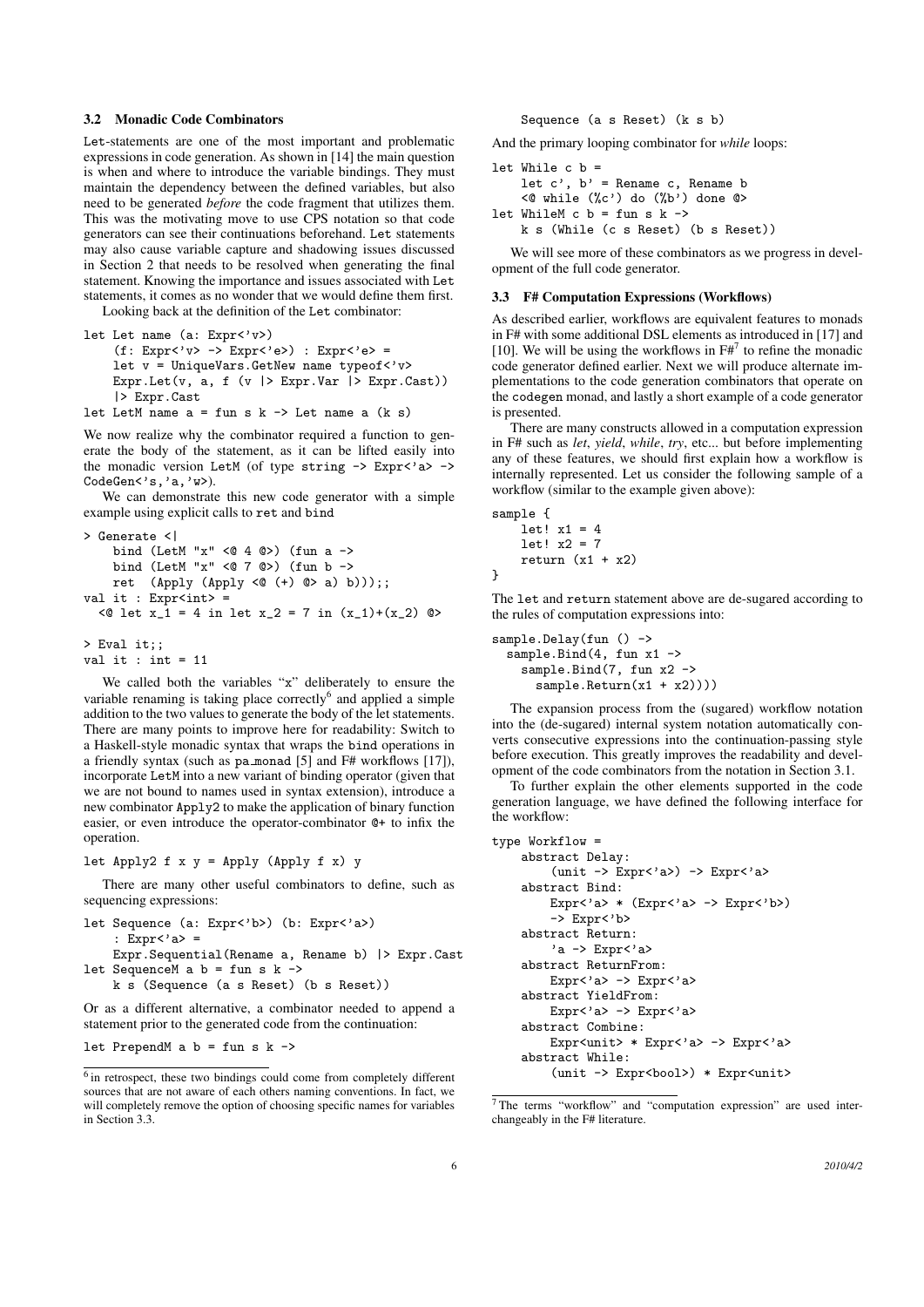```
-> Expr<unit>
abstract Zero:
    unit -> Expr<unit>
```
The entire computation expression is wrapped in a call to the Delay method of the workflow, and the let! (and do!) expressions are translated to the Bind method call — however, we left the normal let expression untransformed in order to allow the code generator to utilize local variable bindings that are not produced in resultant code. A yield! statement is transformed to a call to the YieldFrom method which we will primarily use as means to insert code fragments inside the code generator (similar to the PrependM combinator defined earlier) whereas sequenced calls to various statements are combined using the Combine method (equivalent to SequenceM earlier).

The implementation of the code generator workflow is quite similar to the monadic combinators defined earlier:

```
let codegen = {
    new Workflow with
    member cg.Delay v = v()
    member cg. Bind (v, f) = Let "t" v fmember cg. Return v = \langle 0 \ v \ \n0 \ranglemember cg.ReturnFrom v = vmember cg.YieldFrom v = v
    member cg.Combine (a,b) = Sequence a b
    member cg.While (c,e) = While (c()) emember cg.Zero () = <0 () @>}
```
We can now used the codegen workflow as the DSL for defining the code generators. The example illustrated in Section 3.2 now becomes much more readable and easier to maintain:

```
> codegen {
     let! a = \langle 0 x + 1 0 \ranglelet! b = \langle 0 \text{ f } y \text{ } 0 \ranglereturn! <@ (\%a)*(\%a) + (\%b)*(\%b) @> };;
val it : Expr<int> =
  \leq 0 let t_1 = x+1 in let t_2 = f y in
       (t_1)*(t_1)+(t_2)*(t_2) @>
```
We have lost the ability of explicitly naming the introduced bound variables with the transformation to workflow syntax (in fact, every variable is now called t *num*), but gained a significant amount of readability and maintainability in the trade-off. It is also important for readers to note that we have deliberately omitted the *state* variable of the state-continuation monad from [4] as it does not apply to the topics in this paper.

Additionally, if we wish to gain more control and flexibility over the continuations in the code generator, we can define a workflow for explicitly binding objects of the type StateContMonad from Section 3.2 similar to the definition in [14] and [4]:

```
type CGMonadBuilder() =
    member m.Return a = ret a
    member m.Bind (m, f) = bind m f
let mcodegen = CGMonadBuilder()
```
In which case the example from Section 3.2 becomes:

```
> Generate <| mcodegen {
    let! a = LetM''x'' < 0 4 0let! b = LetM''x'' \leq 7 Qreturn Apply2 <(+) @>a b;;
val it : Expr<sub>int</sub> =
  <@ let x_3 = 4 in let x_4 = 7 in (x_3)+(x_4) @>
```
## 3.4 Example: The Power Unleashed

Readers may have noticed the theme of all the examples so far has been arithmetic. This was chosen because 1) the operations are familiar for everyone and simple to follow, and 2) it takes a relatively short amount of code to generate the result to demonstrate a construction or a flaw. We will work towards more complex samples of code generation using custom algebras in this section.

Consider the following definition of a ring:

```
type Ring<sup>'t</sup> =
    abstract zero: 't
    abstract one: option<'t>
    abstract add: 't -> 't -> 'tabstract neg: 't -> 't
    abstract sub: option<'t -> 't -> 't>
    abstract mul: \overrightarrow{t} -> \overrightarrow{t} -> \overrightarrow{t}abstract inv: option<'t -> 't>
    abstract div: option<'t -> 't -> 't>
```
If member one is not None then the ring has multiplicative identity, and if inv is defined then the ring also has multiplicative inverses, making it a *domain*. Notice that sub and div are left optional since it is possible for the program to define them externally in terms of other operations, i.e. :

```
let mksub (r: Ring <) =
    match r.sub with
    | None ->
         Some (fun a b \rightarrow r.add a (r.neg b))
    | \_ -> r.sub
let mkdiv (r: Ring<sub>-</sub>) =
    match r.div, r.inv with
    | None, Some inv ->
         Some (fun a b \rightarrow r.mul a (inv b))
    | _, _ -> r.div
```
The ring of integers that we have been using in most of examples so far does not have an inverse or division operation defined. We can implement them as follows:

```
let Ints = {
    new Ring<_> with
    member i.zero = 0
    member i.one = Some 1
    member i.add a b = a + bmember i.neg a = -amember i.sub = Some (fun a b \rightarrow a - b)
    member i.mul a b = a * bmember i.inv = None
    member i.div = None
}
```
Since we are working with code generation, we cannot directly work on the ring of integers, but instead used the ring of *lifted* integers (lifted into the expressions domain), such as:

```
let LiftedInts = {
    new Ring<_> with
    member i.zero = <@ 0 @>
     member i.one = Some <@ 1 @>
    member i.add a b = \langle 0 \rangle (%a) + (%b) 0>
    member i.neg a = \langle 0 - (\% a) 0 \ranglemember i.sub = None
    member i.mul a b = \langle 0 \rangle (%a) * (%b) 0>
     member i.inv = None
    member i.div = None
}
```
7 *2010/4/2*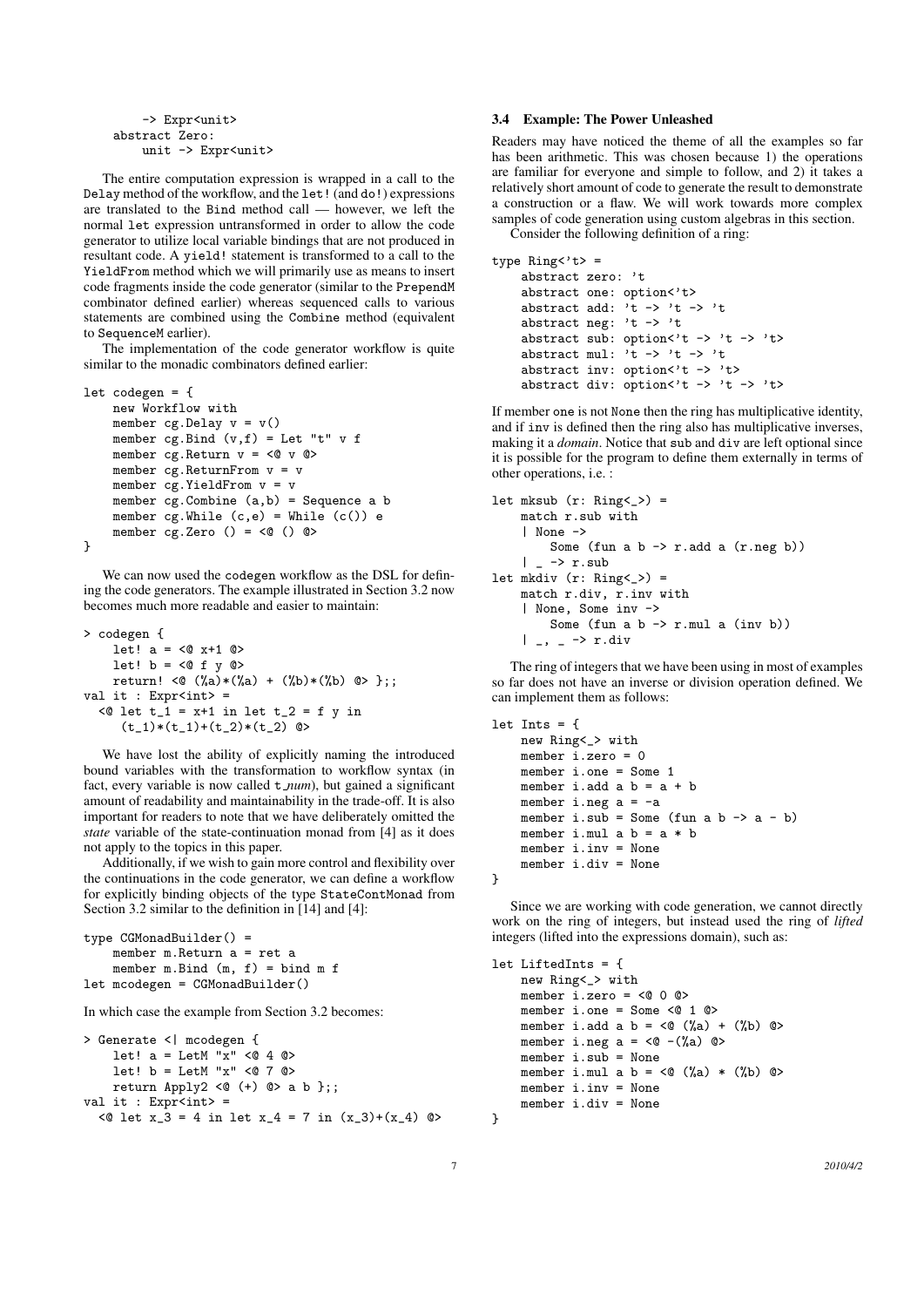Having the required machinery and data definitions, we can shed a new light on the all-familiar power example and introduce a new variant of it: A code generator that outputs the power generator given a ring

```
let rec Power (r: Ring<sub>-</sub>) n b =
    match n with
    | 1 - \rangle b| n when n\rlap{.}2 = 1 -> codegen {
         let! b' = r. mul b b
         vield! r.mul (Power r (n/2) b') b }
    | n -> codegen {
         let! b' = r.mul b byield! Power r (n/2) b' }
```
For example:

```
> Fun <| Power LiftedInts 11;;
val it : Expr<(int -> int)> = <@ fun t_1 ->
 let t_2 = (t_1)*(t_1) in
    let t_3 = (t_2)*(t_2) in
     let t 4 = (t_3)*(t_3) in
        (t_4)*(t_2)*(t_1) ©>
```
The Power function above if a function that given a Ring<'a> ring, produces a power function of type int  $\rightarrow$  'a  $\rightarrow$  'a. At this point we have not prepared for raising a value to the power 0 since the ring may not have the one elements. If we modify the result of exponentiation function to be of type option<'a> we can allow the power 0 of a ring *if* the ring's multiplicative identity is defined. Furthermore we can allow negative exponents when the ring defines a unary division operator:

```
let Power' r n b =
   match n with
    | n when n>0 -> Power r n b |> Some
    | 0 -> r.one
    | n ->
        match r.inv with
        | None -> None
        | Some inv -> Power r (-n) b |> inv |> Some
```
Running it first on the lifted ring of integers which has no division, followed by ring of reals (floats of F#) which can perform division:

```
> Power' LiftedInts -11 <@ 2 @>;;
val it : Expr<int> option = None
> Power' LiftedReals -11 <0 2. 0>;;
val it : Expr<float> option = Some <@
  (1.)/(\text{let } t_39 = (2.)*(2.) in
       (\text{let } t_40 = (t_39)*(t_39) in
         (\text{let } t_41 = (t_40)*(t_40) in
           t_{-}41)*(t_{-}39))*(2.) ©>
```
# 4. Related Work and Improvements

In this paper we have analyzed the issues in meta programming elements of the F# programming language that arise when building a code generator. We have developed the appropriate techniques and machinery to overcome these issues and generate code quotations that match our requirements for producing provably correct code compositions — that is to have correctness of all syntax, semantics, typing and scoping. We achieve syntax and type correctness by using typed code quotations of F# while using the machinery developed in Section 2 to reach the scoping correctness requirement. Semantic correctness of combining code fragments is achieved by using the appropriate code combinators that can be proved correct externally — notice that this only shows correctness of the automatically combinations of other code fragments and not the entire program as a whole.

We then introduced the concept of workflows in F# and used them for construction of a domain-specific language for code generation using both the explicit and implicit continuation-passing style. These workflows allow a more convenient and maintainable method for composing code generators and implicitly use the other combinators and code transformers developed earlier for additional ease of use. We developed two code generator workflows: mcodegen for explicit CPS notation and codegen for implicit continuations and showed examples of how they can be used and the additional flexibility and ease of use that they offer.

The techniques and generators discussed in this paper can be improved further in many ways:

- *•* The codegen workflow as defined here does not carry a state in its computations (unlike mcodegen). This is a relatively simple to augment the workflow, for example see [11].
- *•* The Rename and Reduce code transformers need to be called explicitly inside the combinators when required. Integrating some of their functionality with the F# core may improve readability and development of the combinators and aid avoiding mistakes.
- The quotation printer outlined here is not conforming to F#'s standard of using a Layout type for printing objects. Although the output is more readable than F#'s built-in printer for quotes, it can still benefit greatly from the improved layout features in F# interactive.
- *•* Many of the discussions contained performing different actions depending on whether there is static data present (ready to evaluate at the current stage, or already evaluated) or if the data is dynamic (code or data that will be available or evaluated at a later stage) while some of the generators shown earlier required an option type for the data to specify whether there is any data present at all. A different approach for handling all cases above is to define a new data type:

```
type data < 'a> =| DynamicData of Expr<'a>
   | StaticData of 'a
   | NoData
```
All the combinators and monadic workflow operations would operate on this data type instead and produce appropriate static or dynamic information depending on how the arguments are resolved. In cases of mixed data (i.e. sequencing static code and dynamic code) they can be transformed between static and dynamic information using Lift or Eval operators. This is similar to the options workflow defined in [11] or the Maybe monad of Haskell.

#### 4.1 On Efficiency of Dynamically Generated Code

A main concern of switching from the standard coding and abstraction techniques to meta programs is the efficiency of the (run-time) code generation process and the difference between the specialized version generated from a code generator as opposed to hand-written specialization of the program. The contributions of multi stage programming to increasing or decreasing the efficiency of code can be categorized into the following three categories:

1. Run-time code generation and evaluation: The sources of overhead computations performed during the stages of compilation/execution are the contributions from either the code generation combinators and the associated quotation transformers,